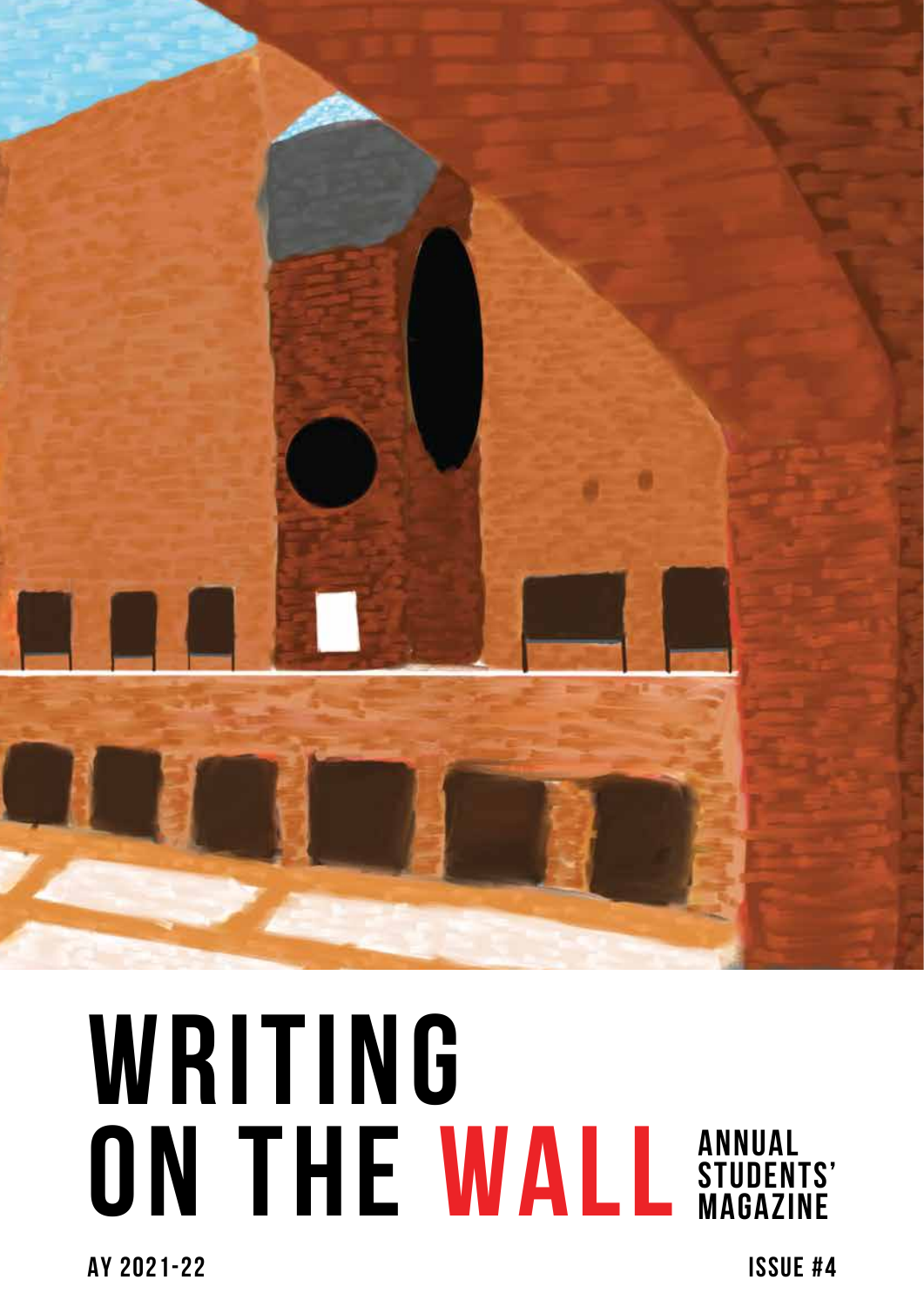# **Let a Billion Readers (BIRD) Fly**



*By Prof Brij Kothari*

'If you define the problem correctly, you almost have the solution,' Steve Jobs once remarked. A quote attributed to Leonardo da Vinci says, 'Simplicity is the ultimate sophistication.' The Billion Readers (BIRD) initiative at IIM-A draws inspiration from both these thoughts. It first reframed the massive problem of reading literacy in India. Then, for the last 25 years, BIRD has gone after a deceptively simple solution at mega scale and incredibly low cost that literally guarantees to put one billion Indians on a lifelong pathway to daily reading practice, progress, and proficiency.

#### Reframing the Problem of Reading Literacy

Officially, India has one billion "literates" and 250 million "illiterates." However, 60 percent of the "literates" cannot read, for example, a newspaper or a simple text. India's human resource base, therefore, includes 400 million people who can read comfortably, 600 million are struggling readers although we call them "literate," and 250 million are non-readers. At root, this is an outcome of a primary school system in crisis, decades in the making. As Pratham's Annual Status of Education Reports (ASERs) have found year after year since 2005, around half of India's rural children in Class 5 cannot read at Class 2 level. This was before the pandemic.

The pandemic-related school closures effectively shut out 250 million primary school children from even a low-quality education. It has only exacerbated the challenge of achieving foundational reading skills, without which, it is impossible to improve learning outcomes in school or later in life. During the pandemic, educational content delivered on TV and digital devices may have been a supply side accomplishment but was certainly not a demand or outcomes-based success story.

#### A Simple Solution: Baked in the Red Bricks

BIRD's core innovation is Same Language Subtitling (SLS) – the idea of subtitling audio-visual (AV) content on TV and streaming platforms in the 'same' language as the audio. What you hear, is what you read. SLS suggests Hindi subtitles on Hindi content, Tamil subtitles on Tamil content and likewise on all existing and popularly watched entertainment content in all Indian languages: films, serials, cartoons, and song-based. Generally, TV and streaming platforms offer translation subtitles in a number of languages, but not in the 'same' audio language. Although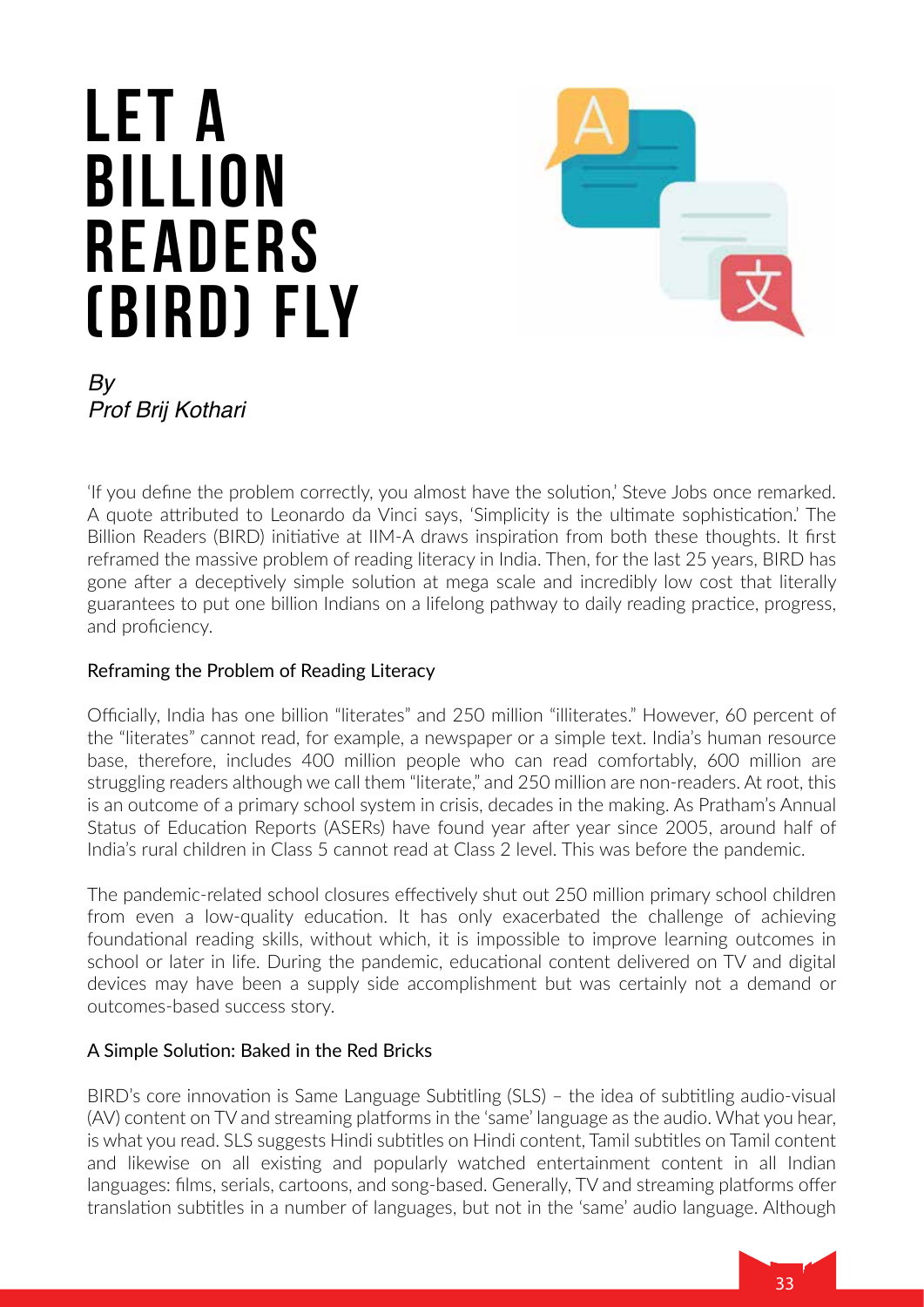English subtitles are widely available on English content, that is not the case on most content in Indian languages.

SLS was born at IIM-A in 1996, piloted and researched at the institute ever since. It became a part of India's Accessibility Standards (AS) in 2019. The AS require 50% of entertainment content on TV to carry SLS by 2025. But wait, isn't SLS another supply side intervention? Yes, but the crucial difference is that SLS is added to passionately watched content that will be watched lifelong, with or without SLS. The biggest hurdle of getting weak readers to watch 'educational' content is overcome from the get go. By scaling SLS, BIRD can ensure that one billion TV viewers who watch on average four hours of TV every day, will get sufficient daily and lifelong SLS exposure. The relevant question in this case is whether weak readers' routine SLS exposure actually result in improved reading skills?

#### Evidence for SLS

Several eye-tracking and impact studies in India and other countries have found that the presence of SLS on popular entertainment content, causes automatic reading skill practice and improvement among viewers who can minimally recognize some letters (e.g., Kothari and Bandyopadhyay, 2014). Regular SLS exposure at home on TV, over 2-3 years, was found to double the number of children in Class 5 who are able to read minimally at Class 2 level. SLS significantly reduces children's likelihood of remaining struggling readers in primary school, but even if they did, they would always continue to read and improve their reading skills throughout their lives whenever they watch TV. The role of SLS is both in prevention and remediation of weak reading skills.

#### Global Interest in SLS

BIRD at IIM-A is globally the first to propose the use of SLS on mainstream TV entertainment for mass reading literacy. Other countries have leveraged SLS or captioning for media access among the Deaf and Hard of Hearing (DHH) and for language learning. The UK and US are now picking up on IIM-A's research on SLS to promote reading among children there via campaigns like Turn On The Subtitles (TOTS) and endorsements by Boris Johnson, Gordon Brown, and Bill Clinton. While it is terrific that other countries are building on SLS work at IIM-A, the primary challenge for BIRD remains, how to implement the policy on SLS widely in its country of birth and nurturance. Indeed that points to a systemic weakness in India, both in the government and the corporate world, to proactively pick up on proven social innovations in our backyard.

#### Toward System Change

The SLS project at IIM-A has now morphed from an R&D project to BIRD, a system change initiative, supported by Co-Impact. The question that Co-Impact asks of system change initiatives is, "What does it take to enable lasting impact in the world, such that millions of people experience meaningful improvements in their lives and communities?" It takes a strategy and a winning coalition of partners.

First, we recognize that for meaningful improvements in the lives of families and communities, BIRD will necessarily have to focus on girls and women in strategy, implementation, and impact measurement. Our priority will be to implement SLS on content that rural girls aged 6-14 and their mothers consume popularly on TV. Second, BIRD's technology strategy aims to redefine professionally produced 'video' content from an Audio-Visual (AV) to an Audio-Visual-Text (AVT) conceptualization, where 'T' stands for SLS. In other words, a time-coded and